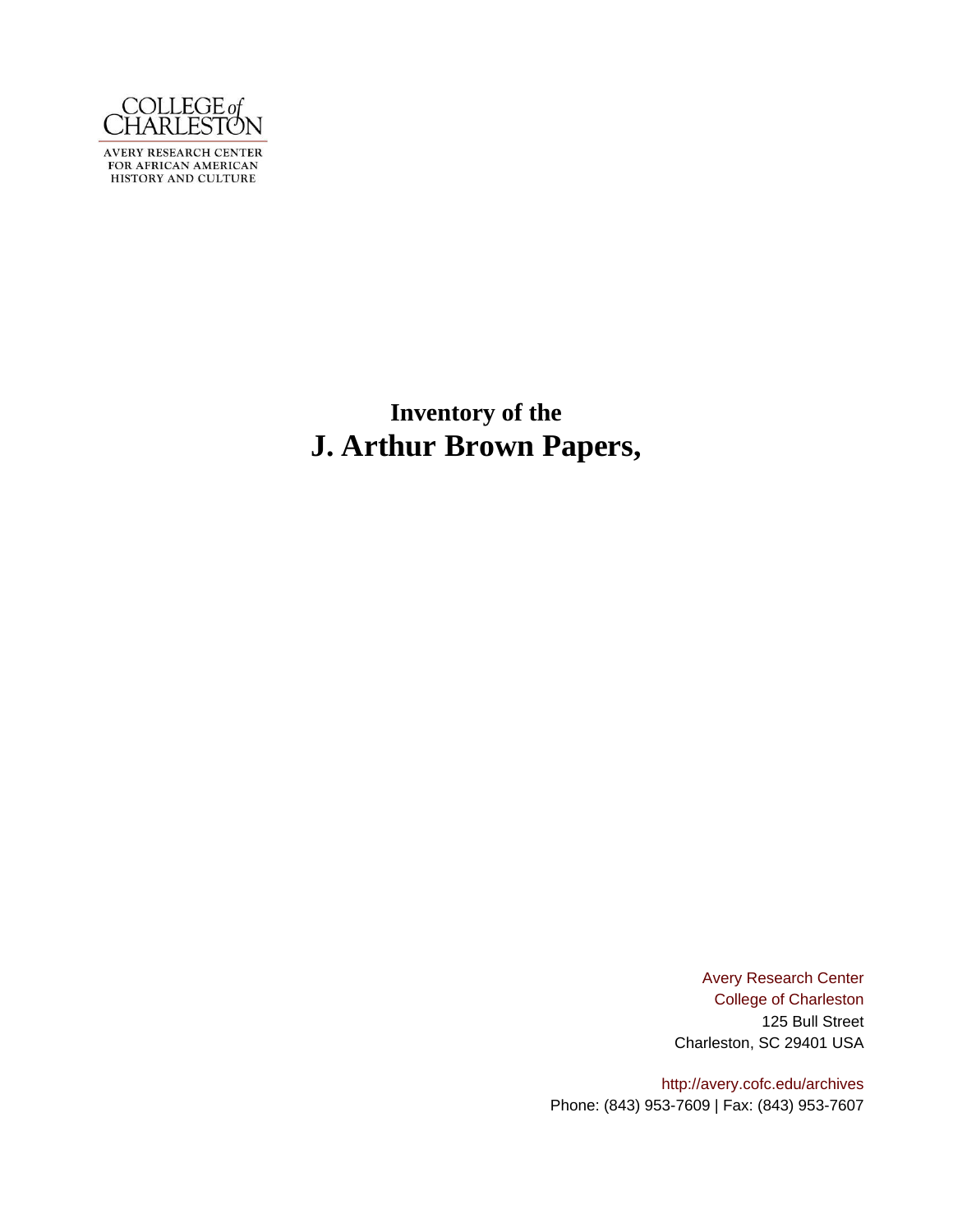# **Table of Contents**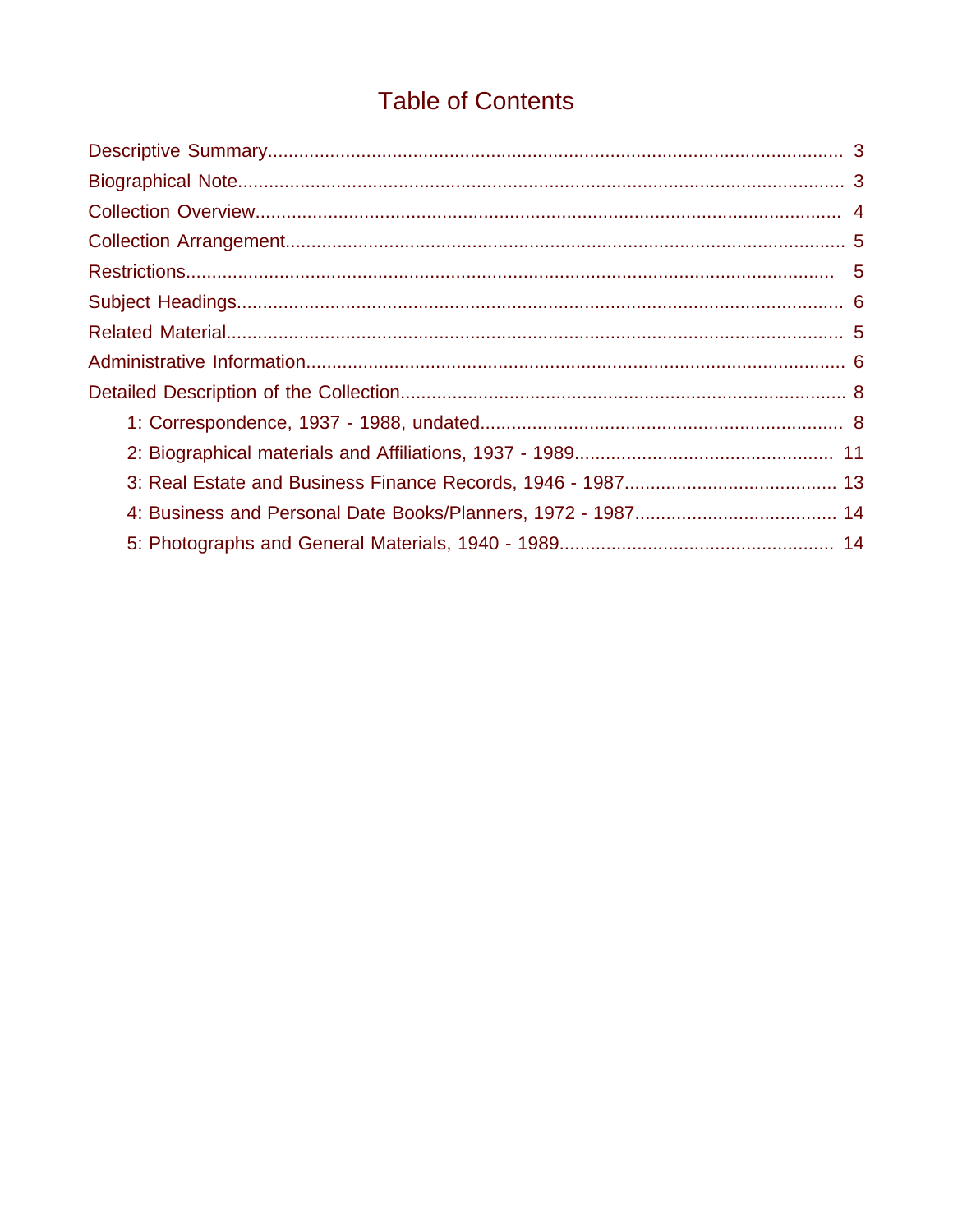### **Descriptive Summary**

| <b>Title:</b>                | J. Arthur Brown Papers,                                                                                                                                                                                                                                                                                                                                                                                                                                                                                                                                                                                                                                                                                                                                                                                                                                                                                                                                                                                                                                                                                                                                                                                                                                                                                                                                                                                                                                                                                                        |
|------------------------------|--------------------------------------------------------------------------------------------------------------------------------------------------------------------------------------------------------------------------------------------------------------------------------------------------------------------------------------------------------------------------------------------------------------------------------------------------------------------------------------------------------------------------------------------------------------------------------------------------------------------------------------------------------------------------------------------------------------------------------------------------------------------------------------------------------------------------------------------------------------------------------------------------------------------------------------------------------------------------------------------------------------------------------------------------------------------------------------------------------------------------------------------------------------------------------------------------------------------------------------------------------------------------------------------------------------------------------------------------------------------------------------------------------------------------------------------------------------------------------------------------------------------------------|
| <b>Dates</b>                 | 1937 - 1989                                                                                                                                                                                                                                                                                                                                                                                                                                                                                                                                                                                                                                                                                                                                                                                                                                                                                                                                                                                                                                                                                                                                                                                                                                                                                                                                                                                                                                                                                                                    |
| <b>Bulk</b>                  | Bulk, 1950-1988                                                                                                                                                                                                                                                                                                                                                                                                                                                                                                                                                                                                                                                                                                                                                                                                                                                                                                                                                                                                                                                                                                                                                                                                                                                                                                                                                                                                                                                                                                                |
| Abstract:                    | J. Arthur Brown was born in Charleston, South Carolina in 1914. After<br>graduating from the Avery Institute in 1932 he continued his education<br>at South Carolina State College in Orangeburg, SC graduating in 1937.<br>While at SCSC, Brown met his future wife MaeDe Esperanza Myers<br>(1918-2012), marrying in 1940. The couple had three daughters: MaeDe<br>Joenelle Gordon, Minerva King, and Dr. Millicent Brown; and on son,<br>Myles Gregory Brown. Mr. Brown moved back to Charleston where he<br>became a businessman working as a real estate and insurance broker. He<br>became affiliated with the local chapter of the National Association for<br>the Advancement of Colored People (NAACP). Brown worked his way<br>to becoming the president of the Charleston chapter of the NAACP in<br>1955. As president of the local chapter of the NAACP, Mr. Brown led a<br>concerted effort to fight segregation in the public sphere and other issues<br>in the African American civil rights movement. Mr. Brown was also a<br>member on the Voorhees College Board of Trustees, member of the Mu<br>Alpha Chapter of the Omega Psi Phi Fraternity, and a member of the South<br>Carolina Democratic Party. In the 1970's Mr. Brown was a co-founder and<br>office holder of the Committee on Better Racial Assurance (COBRA).<br>The J. Arthur Brown papers are divided into five series documenting his<br>family, education, business affairs, and work in the Civil Rights Movement<br>and civic affairs. |
| <b>Extent:</b>               | 2.5 Linear feet (6 archival boxes)                                                                                                                                                                                                                                                                                                                                                                                                                                                                                                                                                                                                                                                                                                                                                                                                                                                                                                                                                                                                                                                                                                                                                                                                                                                                                                                                                                                                                                                                                             |
| <b>Repository:</b>           | <b>Avery Research Center</b>                                                                                                                                                                                                                                                                                                                                                                                                                                                                                                                                                                                                                                                                                                                                                                                                                                                                                                                                                                                                                                                                                                                                                                                                                                                                                                                                                                                                                                                                                                   |
| <b>Call Number:</b>          | <b>AMN 1074</b>                                                                                                                                                                                                                                                                                                                                                                                                                                                                                                                                                                                                                                                                                                                                                                                                                                                                                                                                                                                                                                                                                                                                                                                                                                                                                                                                                                                                                                                                                                                |
| <b>Language of Material:</b> | Material is in English                                                                                                                                                                                                                                                                                                                                                                                                                                                                                                                                                                                                                                                                                                                                                                                                                                                                                                                                                                                                                                                                                                                                                                                                                                                                                                                                                                                                                                                                                                         |

### **Biographical Note**

J. Arthur Brown was born in Charleston, South Carolina in 1914 where he grew up and went to school. After graduating from the Avery Institute in 1932 he continued his education at South Carolina State College in Orangeburg, SC graduating in 1937. While at SCSC, Brown met his future wife MaeDe Esperanza Myers (1918-2012), marrying in 1940. The couple had three daughters: MaeDe Joenelle Gordon, Minerva King, and Dr. Millicent Brown; and on son, Myles Gregory Brown. Mr. Brown moved back to Charleston where he became a businessman working as a real estate and insurance broker. As a businessman in Charleston, he became affiliated with the local chapter of the National Association for the Advancement of Colored People (NAACP). Brown worked his way to becoming the president of the Charleston chapter of the NAACP in 1955. As president of the local chapter of the NAACP, Mr. Brown led a concerted effort to fight segregation in the public sphere. Through his work in the African American Civil Rights movement, Mr. Brown became president of the South Carolina Conference of the NAACP in 1960-1965 where he continued his work towards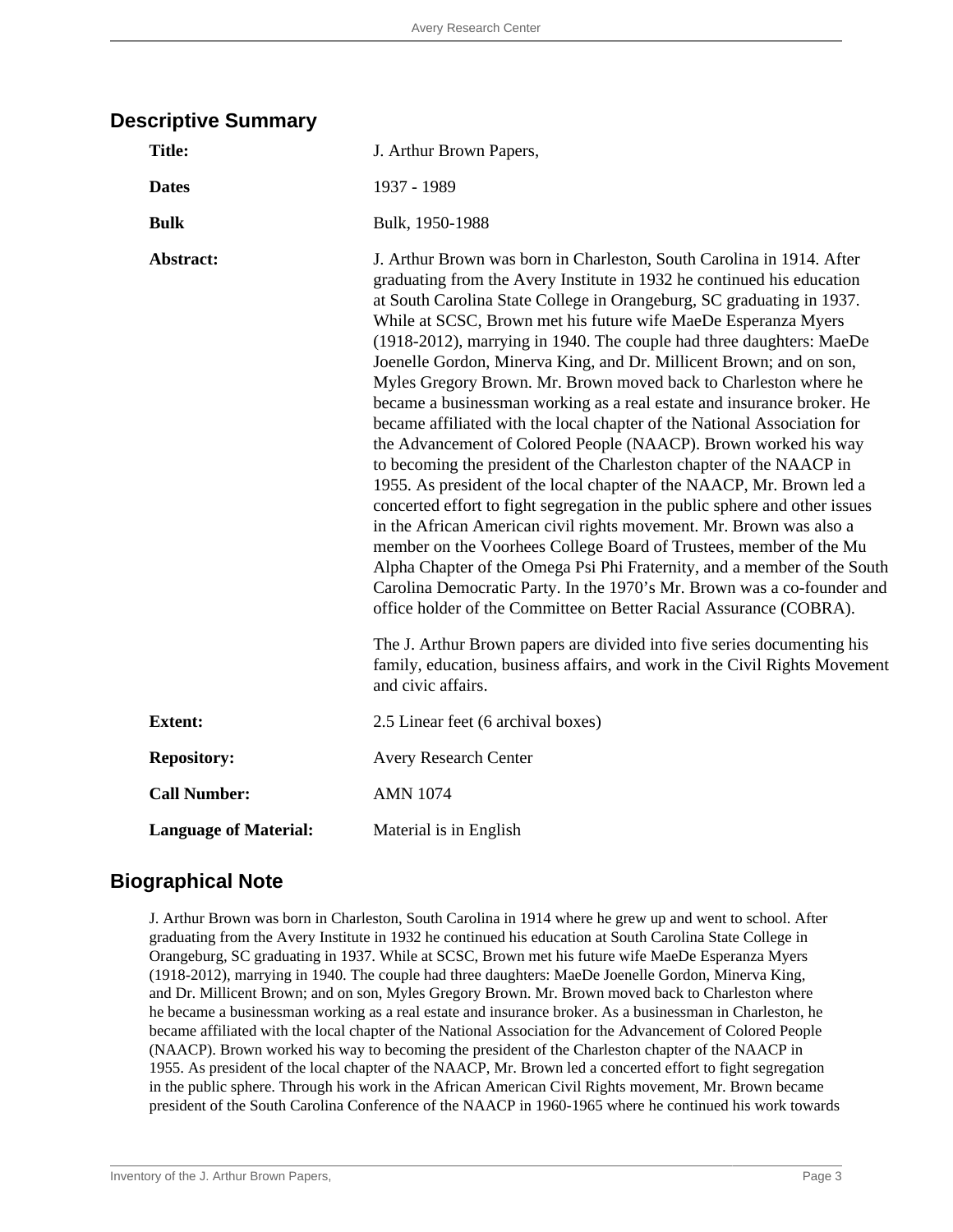equal rights for African Americans throughout South Carolina. His accomplishments as president of the NAACP in SC include the desegregation of Edisto State Park and others in the late 1950's, desegregation of the Charleston Municipal Golf Course in 1961, desegregation of Charleston School District in 1963, as well as organizer and leader of multiple social movements such as sit-ins, and boycotts as well as participating in crucial court cases throughout the state of South Carolina.

Besides being an active member and officer in the NAACP, Mr. Brown was also a member on the Voorhees College Board of Trustees, member of the Mu Alpha Chapter of the Omega Psi Phi Fraternity, and a member of the South Carolina Democratic Party. He was constantly active in community service projects within Charleston and James Island where he fought for the African American community. In the 1970's Mr. Brown was a co-founder and office holder of the Committee on Better Racial Assurance (COBRA) as well as the Petersfield Human Services Corporation on Yonges Island where he was the chairman of the board of directors. Throughout his life Mr. Brown spent time participating in and contributing to different projects and groups in the Charleston area that worked towards bettering the community such as the Humane Friendly Society Cemetery, Charleston Area Community Relations Committee, Charleston Business and Professional Men's Association, and others. At the time of his death he was serving as the Community Relations Specialist for Charleston, SC. Mr. Brown died on 14 February 1988 and his service was held at St. Marks Episcopal Church.

### **Collection Overview**

The J. Arthur Brown Papers are divided into five series:

**Series I: Correspondence (1937-1988, undated)** is the largest; it details Brown's work within the Civil Rights movement. The correspondence includes a letter (1937) from Governor Olin T. Johnston; letter regarding segregation of St. Mark's Church within the Diocese of SC; integration of Edisto State Park; assisting black students dismissed from SC State University, from a letter (1956) of Septima Clark; demanding an African American correspondent on the News & Courier staff and a reply from editor Tom Waring; letter (1960) regarding unspecified incidents involving African American players during a Baltimore Colts visit to Charleston; the visit (1960) of baseball player Jackie Robinson to Charleston; hate mail calling Brown a trouble maker and an agitator; a death threat from the National Association for the Advancement of White People; photocopy of a letter (1962) regarding College of Charleston not admitting Gretta Middleton because of her race; letter of support for O.T. Wallace as SC Federal Judge; police brutality exposed in Darlington, SC; comment of Levi G. Byrd regarding Cheraw NAACP; integration of Charleston YMCA; letters (1965) regarding discrimination at Charleston hospitals; threats from the James Island White Citizens Council; letter (1968) regarding Ernest Hollings' work helping the African American community with a mention of James Clyburn. Other correspondence covers Brown's involvement with COBRA and other related subjects. Other letters either original or photocopy includes correspondants such as Walter White of the NAACP, Judge J. Waties Waring, Thurgood Marshall, I. DeQuincey Newman, Matthew Perry, his daughter Millicent, Governor John C. West, Mayor Joseph P. Riley, Charleston Police Chiefs William F. Kelley, John Conroy, and others. Non-civil rights correspondence detail work with the Petersfield Human Services Corporation a social services organization on Yonges Island to improve the conditions of the inhabitants, Voorhees College, Charleston School District, Humane Friendly Society (burial society), Charleston urban development, as well as different work with programs dealing with mental retardation, the handicapped, and other community minded groups.

**Series II: Biographical Materials and Affiliations (1930-1987)** include newspaper clippings of articles regarding Brown's work within the NAACP and around Charleston, a speech he delivered on civil rights, photocopies of court documents (1960-1963) regarding integration of Charleston schools and parks, awards received from miscellaneous organizations; other materials relate to Brown's family including his wife Mae De. and his daughter Millicent. Contains Brown's diploma (1937) from SC State College as well as his sister Arthurlee Brown McFarlin's diploma (1949) from SC State College. Also included are documents and newspaper clippings regarding NAACP throughout SC and Charleston; COBRA regarding witness statements of an incident of an African American being shot by police and police harassing and arresting African American adolescents (1973,1978) and programs for events held, minutes and agendas from Voorhees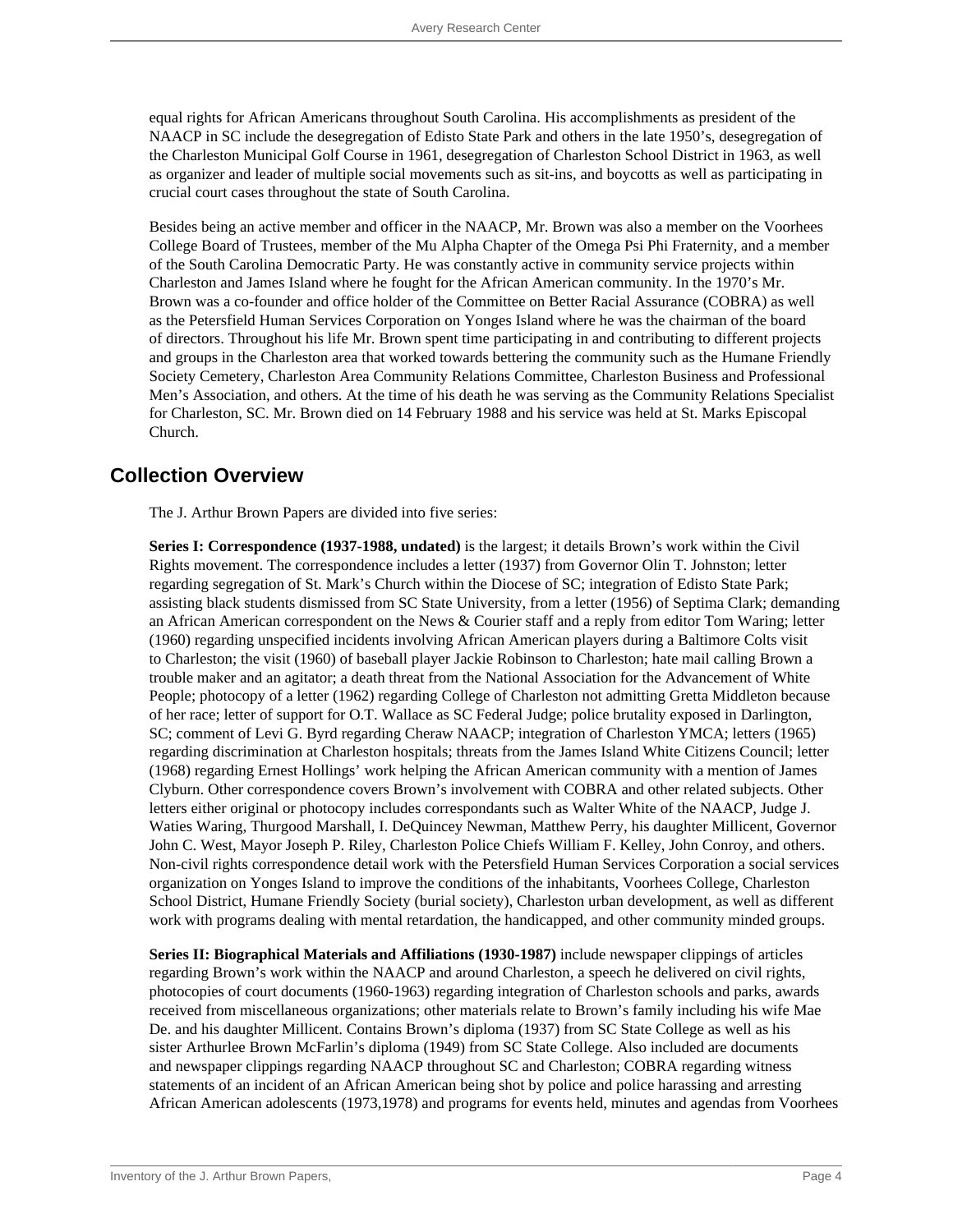College Board of Trustees; Petersfield Human Services Corporation documents including minutes, agendas, programs, and petitions, as well as official paperwork on establishment of PHSC; Avery class (1930-1933) reunion rosters and donation lists (1978); Humane Friendly Society financial records (1966-1979).

**Series III: Real Estate and Business Finance Records (1964-1987)** cover deeds, terms of sale, as well as rent and expenses for property owned by Brown and his family.

**Series IV:Business and Personal Date Books/Planners (1972-1987)** detail daily events and affairs of Brown (1972, 1984-1987).

**Series V: Photographs and General Materials (1950-1988)** show Brown and his family including daughter Millicent's high school graduation, family gatherings; and colleagues such as Rev. I. De Quincey Newman, Judge J. Waties Waring, Sen. Strom Thurmond, and others. General items include programs from events attended; photocopies of witness statements given to Charleston police regarding police physically assaulting and harassing African Americans; newspaper clippings of events both local and national including 1960 presidential election, sit-downs, boycotts, local politics and happenings in Charleston and James Island, (1940's-1980's).

### **Collection Arrangement**

- 1. Corrsepondence
- 2. Biographical Materials and Affiliations
- 3. Real Estate and Business Finance Records
- 4. Business and Personal Date Books/Planners
- 5. Photographs and General Materials

### **Restrictions**

#### **Access Restrictions**

No Restrictions

### **Copyright Notice**

The nature of the Avery Research Center's archival holdings means that copyright or other information about restrictions may be difficult or even impossible to determine despite reasonable efforts. The Avery Research Center claims only physical ownership of most archival materials.

The materials from our collections are made available for use in research, teaching, and private study, pursuant to U.S. copyright law. The user must assume full responsibility for any use of the materials, including but not limited to, infringement of copyright and publication rights of reproduced materials. Any materials used for academic research or otherwise should be fully credited with the source.

### **Related Material**

For further information please see:

#### **[Millicent E. Brown Papers, 1949 - 2003](http://avery.cofc.edu/archives/Brown_Millicent_E.html)**

**[Charleston Branch of the National Association for the Advancement of Colored People Papers,](http://avery.cofc.edu/archives/CHS_NAACP.html) [1920-1995](http://avery.cofc.edu/archives/CHS_NAACP.html)**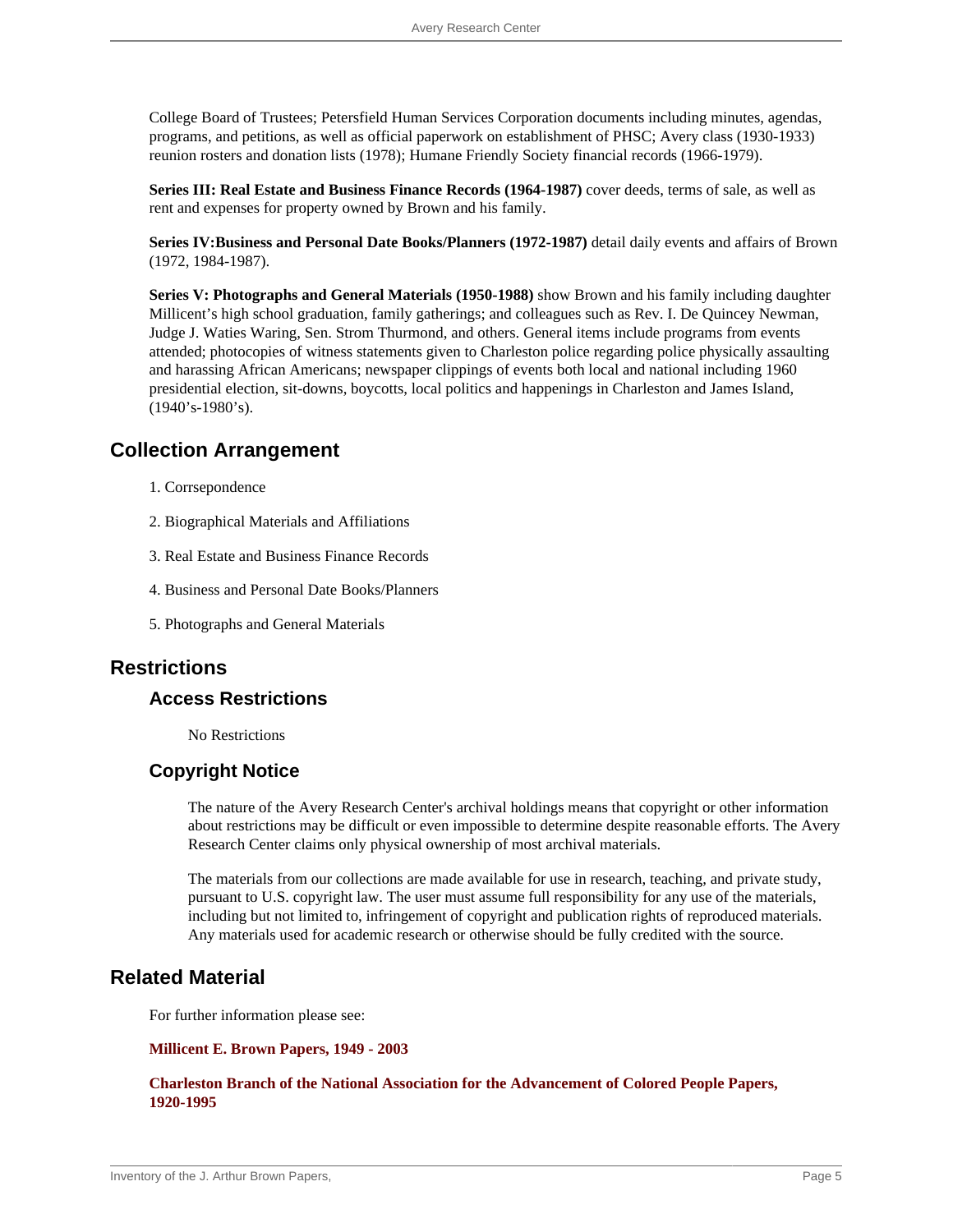### **Subject Headings**

Brown, Millicent Ellison, 1948-.

African American businesspeople--South Carolina--Charleston.

African American civil rights workers--United States.

African Americans--Civil rights--History--20th century.

African Americans--Civil rights--South Carolina--Charleston--History--20th century.

Avery Normal Institute--Alumni and alumnae.

Avery Normal Institute--History.

Brown family.

Brown, J. Arthur, 1914-1988.

Civic leaders--South Carolina--Charleston.

Civil rights movements--United States.

Committee on Better Racial Assurance.

National Association for the Advancement of Colored People. Charleston Branch (Charleston, S.C.).

Omega Psi Phi Fraternity, Incorporated.

Segregation--South Carolina--Charleston.

Segregation--United States--History.

Segregation in education--South Carolina--Charleston.

South Carolina State University--Orangeburg, South Carolina.

Voorhees College--History.

#### **Administrative Information**

#### **Preferred Citation**

[Identification of item], J. Arthur Brown Papers, Avery Research Center, College of Charleston, Charleston, SC, USA.

#### **Acquisition Note**

Materials were donated by the children of J. Arthur and MaeDe Brown.

#### **Processing Information**

Pre-existing finding aid edited by Aaron Spelbring, September 2015

Encoded by Aaron Spelbring, September 2015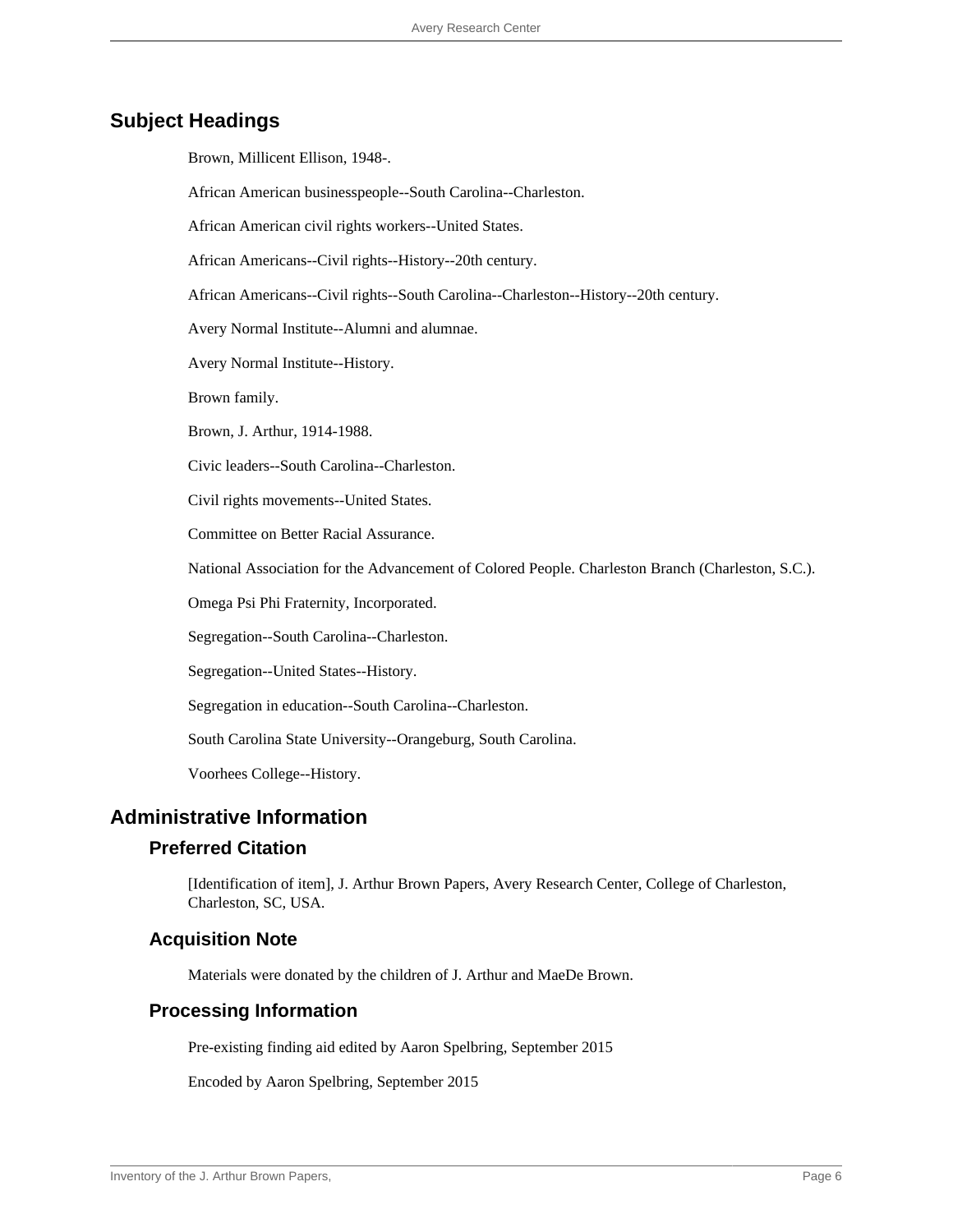## **Accruals Note**

Accruals for this collection are ongoing.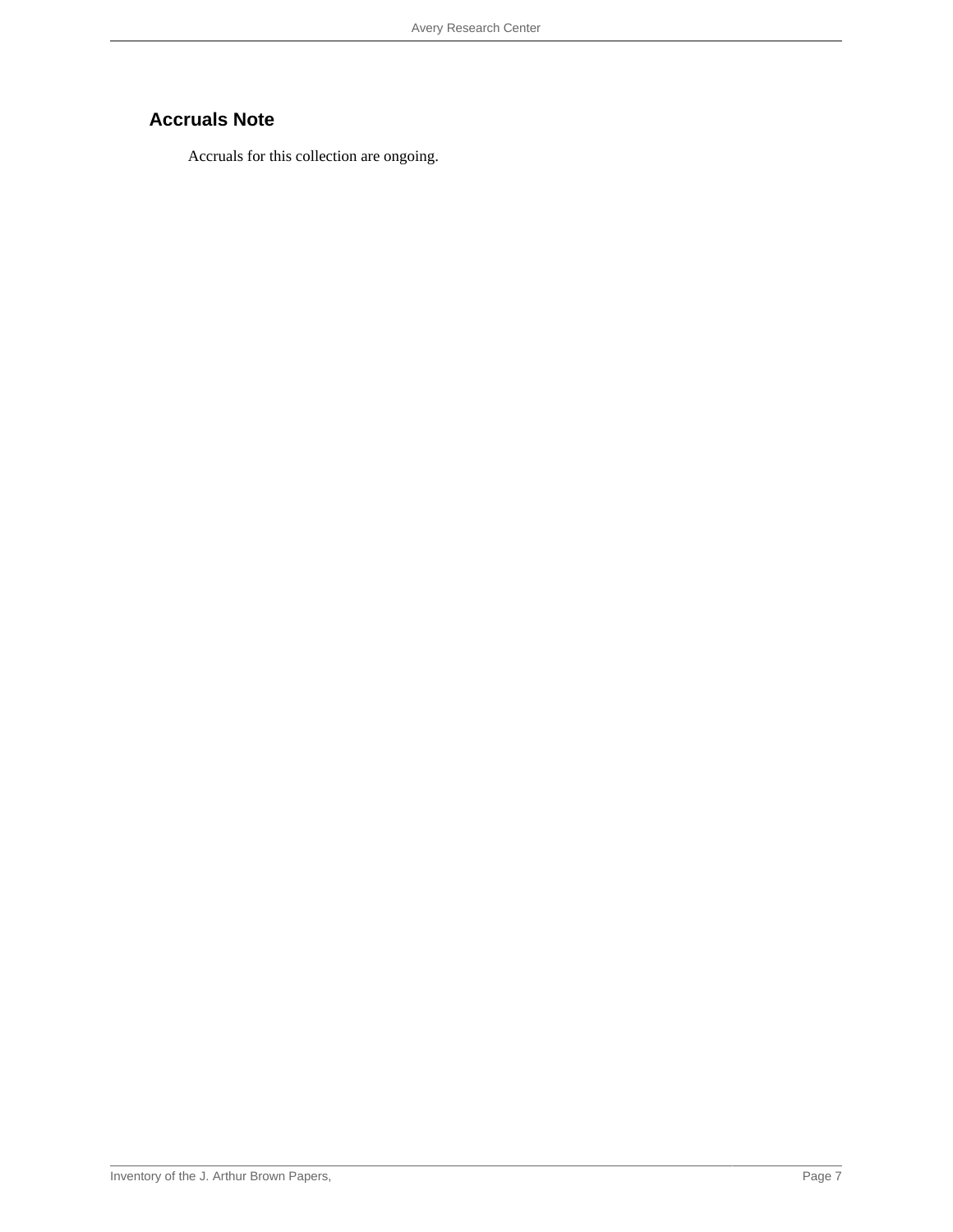# **Detailed Description of the Collection**

### **1: Correspondence, 1937 - 1988, undated**

Correspondence it details Brown's work within the civil rights movement as leader of the local and state chapters of the NAACP. Other correspondence covers Brown's involvement with COBRA and other related subjects, including non-Civil Rights related correspondence detailing work with other community minded groups.

Box 1 Folder 1 Letters, 1937 - 1959

Letters (1937, 1949, 1950's) to and from J. Arthur Brown on matters that deal with J.A.B.'s fight for African American's in the civil rights struggle. Correspondence includes letters (1954) from Judge J. Waties Waring on their personal relationship; letters (1955) to the NAACP asking for assistance legally including for a black minor accused of rape; letters (1957-1958) regarding an NAACP effort to organize local churches; photocopy of a letter (1955) from Thurgood Marshall about false NAACP press releases; a letter (1957) on White House stationary about J.A.B.'s comments on Federal action during the "Arkansas situation"; a handwritten letter (1956) from Septima Clark which, seeks legal assistance from the NAACP for students dismissed from S.C. State College without reason and their tenuous situation with scholarships; a letter (1959) from I. DeQuincey Newman inviting J.A.B. to a Senate Judiciary Committee meeting to represent the NAACP of SC; a letter (1959) from News and Courier editor Tom Waring responding to calls for an African American journalist on his staff and for more coverage of local African American news. Other letters deal with business and real estate matters.

Box 1 Folder 2 Letters, 1960 - 1964

Letters (1960-1964) to and from J. Arthur Brown regarding his work within the Civil Rights movement especially for the NAACP in SC. Correspondence includes a series of letters (1960) from the Baltimore Colts staff regarding teams policy on African American players while traveling in response to an incident in Charleston against set policies; carbons of letters from civil rights attorney Matthew Perry regarding civil rights cases in Charleston, Orangeburg, and elsewhere in SC along with a letter to Harvey Gant; a letter (1961) regarding African American baseball player Jackie Robinson's intinerary for Charleston; letters (1963) from journalists Paul E. Deutschman and George McMillan regarding stories to be written on civil rights issues in SC; telegrams (1961,1963) from NAACP regarding demonstrations, arrests, calls for ending segregation and discrimination in SC; a postcard (1960) regarding an unsigned death threat to J.A.B. from the NAAWP (National Association for the Advancement of White People?); letters (1961) from Henry T. Long addressed to J. Arthur Brown, a wild negro trouble maker, accusing J.A.B of causing trouble to decent negroes and being a paid agitator; a letter (1962) from Vice President Lyndon B. Johnson regarding J.A.B. being asked to participate in the President's Committee on Equal Employment; a draft of a letter (1962) to President John F. Kennedy regarding James Meredith integrating the University of Mississippi; photocopy of a letter (1962) from the College of Charleston not admitting Gretta Middleton because she is an African American; a carbon of a letter (1963) to U.S. Attorney General Robert F. Kennedy regarding J.A.B.'s support of O.T. Wallace for SC Federal Judge because of his fairness on civil rights issues. Includes a draft of a letter (1960) from J.A.B. to a hospital accounting organization regarding their segregation policies and cancelling the registration of Evangeline Banks Harrison of McClellan-Banks Memorial Hospital; letters (1963) from Darlington NAACP regarding an African American man being beaten by the police; a letter (1964) from Levi G. Byrd regarding Cheraw NAACP and written in gullah like language; a letter (1962) regarding situation in Florida of Southeast Region of NAACP board member candidate being indicted for withholding NAACP membership lists; correspondence (1963)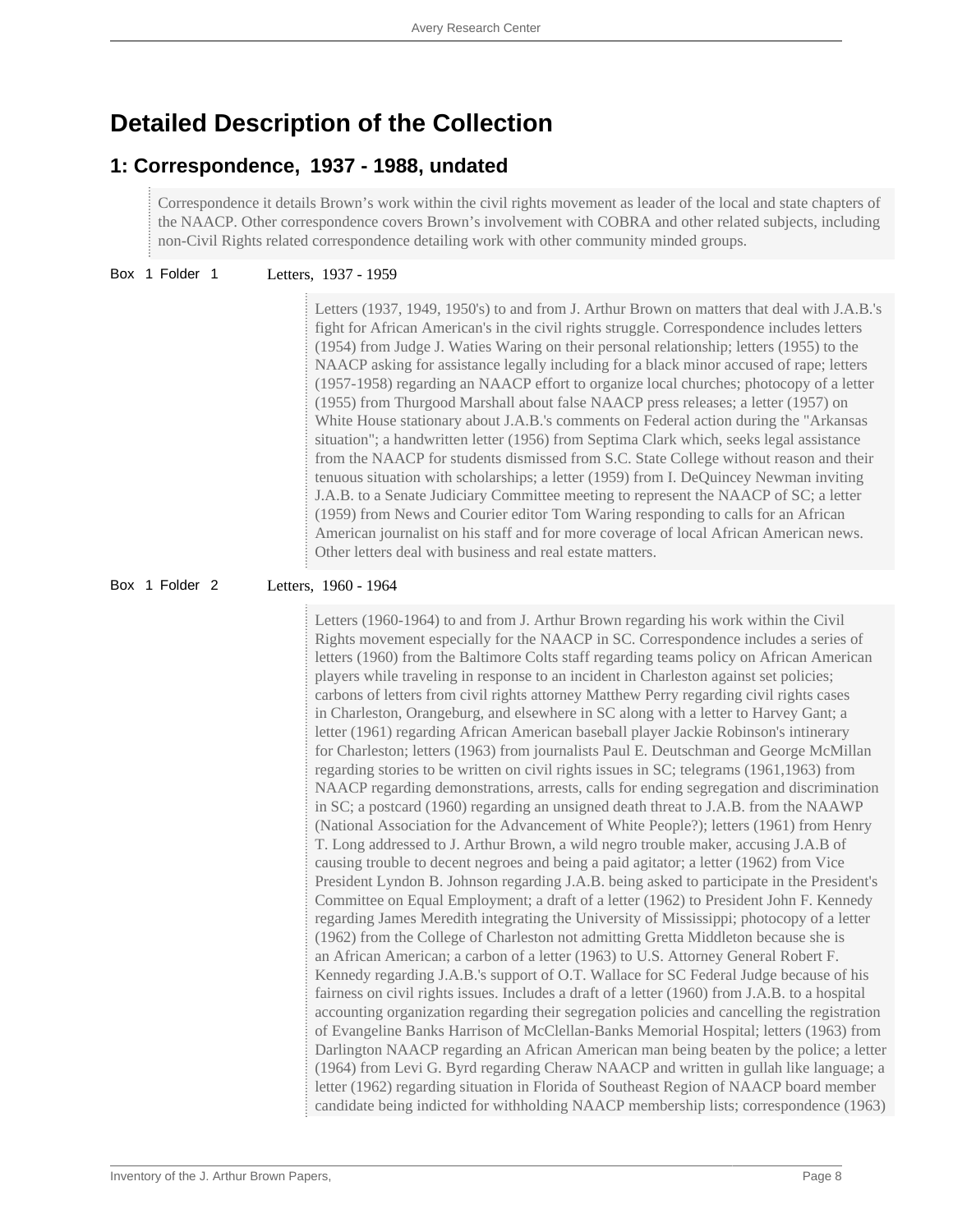of a court case in Columbia regarding plaintiffs being required to acknowledge affiliation with NAACP and if the NAACP is financing the case. Other letters deal with the fight to desegregate Charleston schools in court including Millicent Brown's own case. There are letters that include topics of personal affairs and business within the NAACP. Notable personnel that letters are written to, from, or mentioned in include but are not limited to Ernest F. Hollings, Reverand I. DeQuincey Newman, and Roy Wilkins.

#### Box 1 Folder 3 Letters, 1965 - 1969

Letters (1965-1969) to and from J. Arthur Brown regarding the work of the NAACP and other organizations and individuals workding towards equal rights for African Americans. Correspondence includes an official invitiation (1965) to the inaugu- ration of Lyndon B. Johnson and Hubert H. Humphrey, with printed copies of their pho- tos and signatures; a letter (1965) to attorney Matthew J. Perry regarding integrating the YMCA in Charleston; letters regarding Charleston hospitals discriminating against African American patients; multiple letters commending J.A.B. for his service as state president of the SC conference of the NAACP, including a letter (1965) from Charleston Police chief William F. Kelly; a typed postcard (1965) from the James Island White Citizens Council threat- ening J.A.B. for instigating demonstrations at white churches; a letter (1967) from Benja- min Mays regarding a survey on personal relations with white people; letters from various fraternities with one letter (1968) from Albert Brooks; a photocopy of a letter (1968) from Senator Ernest F. Hollings regarding what he had done for individual African Americans and the black community as a whole, including the mentioning of James Clyburn. Other letters are from J.A.B.'s daughter Millicent including school reports (1965) from the Charleston Tutoring Center, and correspondence (1968) on her withdrawal from Emerson College.

Box 1 Folder 4 Letters, 1970 - 1974

Letters (1970-1974) to and from J. Arthur Brown covering his involvement in the community as a public servant working for the promotion of civil rights for African Americans. Correspondence includes a letter (1971) from Charles Wickenberg the executive news editor for The State regarding interviews in Charleston; a series of correspondence (1971) regarding Janie Gilliard an African American teacher in Charleston being fired for disputed reasons by the school administration; a photocopy of a letter (1973) from I. DeQuincey Newman regarding the organizing of Black history groups in Charleston; a series of letters (1972-1974) from the S.C. Probation, Parole and Pardon Board on topics of employment and obtaining parole for individuals; a letter (1973) from SC Attorney General regarding new voting laws to be implemented. Other letters cover topics on local projects for mental health, drug abuse and addiction, support for SC politicians as well as participation in local clubs and fraternities. People of interest covered in the letters are Congressman Mendel J. Davis, Reverand I. DeQuincey Newman, Governor John C. West, Harry P. Graham the President of Voorhees College, Senator Ernest F. Hollings and J.A.B.'s daughter Millicent.

#### Box 1 Folder 5 Letters, 1975 - 1979

Letters (1975-1979) to and from J. Arthur Brown that cover his participation as a servant to the community of Charleston in multiple capacities. Correspondence includes a letter (1975) from Charleston Chief of Police John F. Conroy regarding police relations with the black community; a series of letters (1976-1978) regarding African groups coming to Charleston for cross cultural learning; a series of letters (1977-1978) regarding Humane Friendly Society Cemetery; a series of letters (1978) regarding Avery class reunion; a letter (1978) from the Deputy Chief of Police in Charleston regarding allegations of an incident of improper police actions; a letter (1979) regarding complaints made by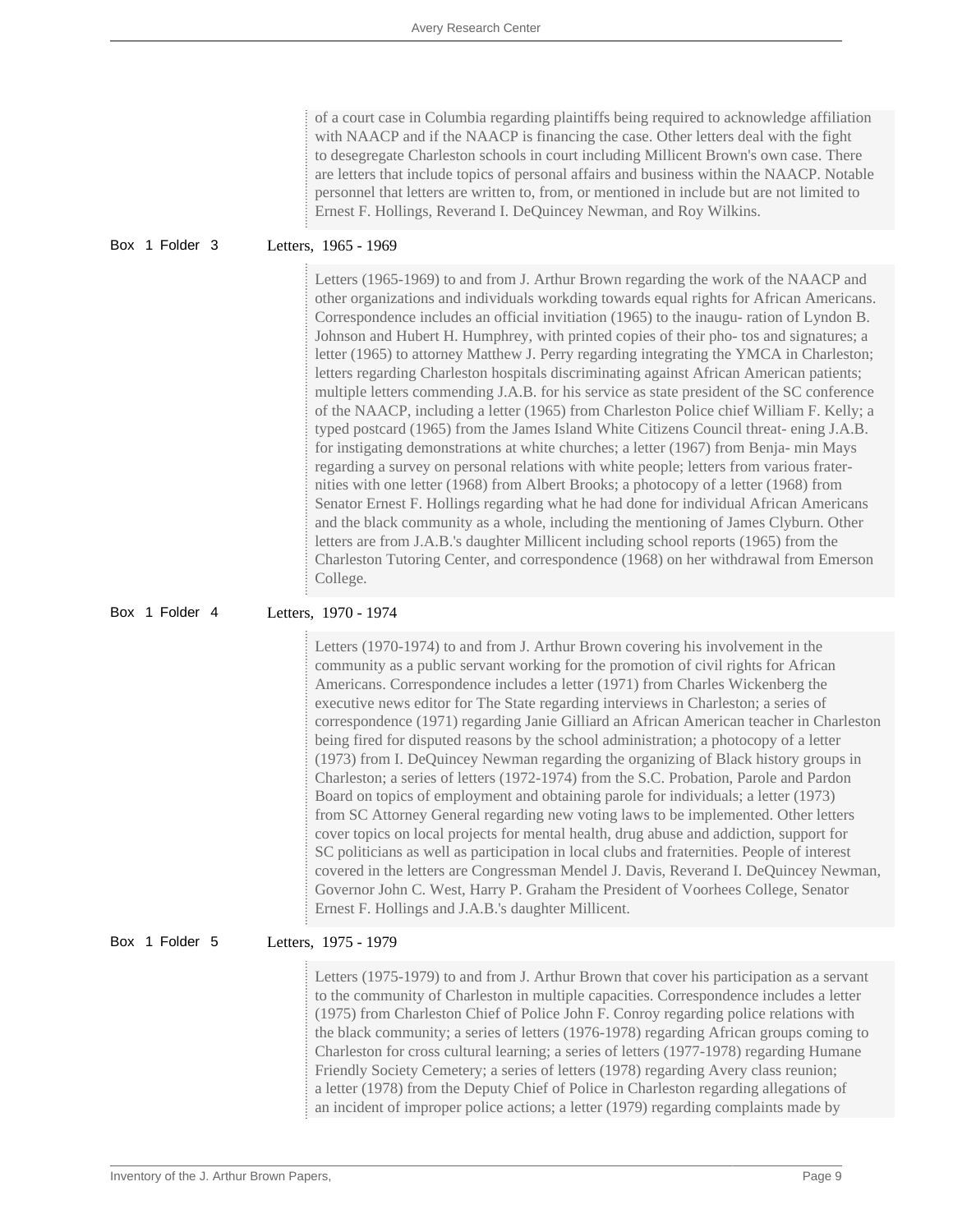| C.O.B.R.A. (Committee On Better RacialAssurance) on court cases and their questionable |  |
|----------------------------------------------------------------------------------------|--|
| procedures; a letter (1979) from J.A.B. regarding new construction for the improvement |  |
| of the community. People of importance that were within the correspondence include     |  |
| Senator Ernest F. Hollings, Senator T. Dewey Wise, Attorney Matthew J. Perry, Senator  |  |
| Strom Thurmond, SC Lieutenant Governor W. Brantley Harvey Jr., Judge Constance Baker   |  |
| Motley, and others.                                                                    |  |

|  |  | Box 1 Folder 6 |  |  | Letters, 1980 - 1981 |
|--|--|----------------|--|--|----------------------|
|--|--|----------------|--|--|----------------------|

Letters (1980-1981) to and from J. Arthur Brown and others that cover his involvement within the community especially with C.O.B.R.A. (Committee On Better Racial Assurance). Correspondence includes a series of letters (1981) regarding C.O.B.R.A. establishment and operations; a series of letters (1981) on real estate in Charleston; a series of letters (1981) regarding Petersfield Human Services Corporation establishment and services provided; a letter (1981) from the Charleston School District regarding report on situation of black employees and other issues; a series of letters (1981) regarding visitation of a committee of African students to Charleston and Gullah communities; a letter (1981) from Governor Riley regarding work of the Petersfield Human Services Corporation. Other letters cover topics of J.A.B.'s work with mental illness, school boards, handicapped citizens groups, and other business related material. People worth being mentioned in the correspondence include Reverand I. DeQuincy Newman, Senator Ernest F. Hollings, Governor Riley and others.

Box 1 Folder 7 Letters, 1982

Letters (1982) to and from J. Arthur Brown covering topics of his involvement with community service groups and being part of a number of trustee boards. Correspondence includes a series of letters on the employment; financial matters; construction; ground breaking; and a series of letters regarding employment of Gladys Hazel and Janie Moore for the Petersfield Human Services Corporation.Other letters include J.A.B.'s participation on the Voorhees College Board of Trustees and other community service groups. Noteworthy people in the correspondence include Governor Riley and others.

Box 1 Folder 8 Letters, 1982

Letters (1982 cont'd) to and from J. Arthur Brown that covering his participation within Charleston and South Carolina. Correspondence includes the financial matters, construction, employment, and training within the Petersfield Human Services Corporation on Yonges Island. Other letters cover the Voorhees College Board of Trustees regarding Head Start Program.

Box 1 Folder 9 Letters, 1983 - 1988

Letters (1983-1988) to and from J. Arthur Brown regarding participation in community service programs in South Carolina and Charleston. Includes a series of letters (1983) regarding his position within the Petersfield Human Services Corporation; a letter (1985) from J.A.B. to the U.S. Dept. of Housing and Urban Development regarding plans in Charleston; a letter (1986) from executive director of the NAACP Benjamin L. Hooks regarding new honor scroll of fame and new national headquarters; a series of letters (1987) from J.A.B.'s daughter Millicent regarding urging him to recount his life in writing; a letter (1988) from Jinny Bartel with a transcript of an interview with J.A.B.; Other letters cover topics such as J.A.B.'s connections with a transcript of an interview conducted with J.A.B.; Other letters cover topics such as Charleston urban development, the United Negro College Fund, Charleston School District, and the NAACP. Correspondants are Senator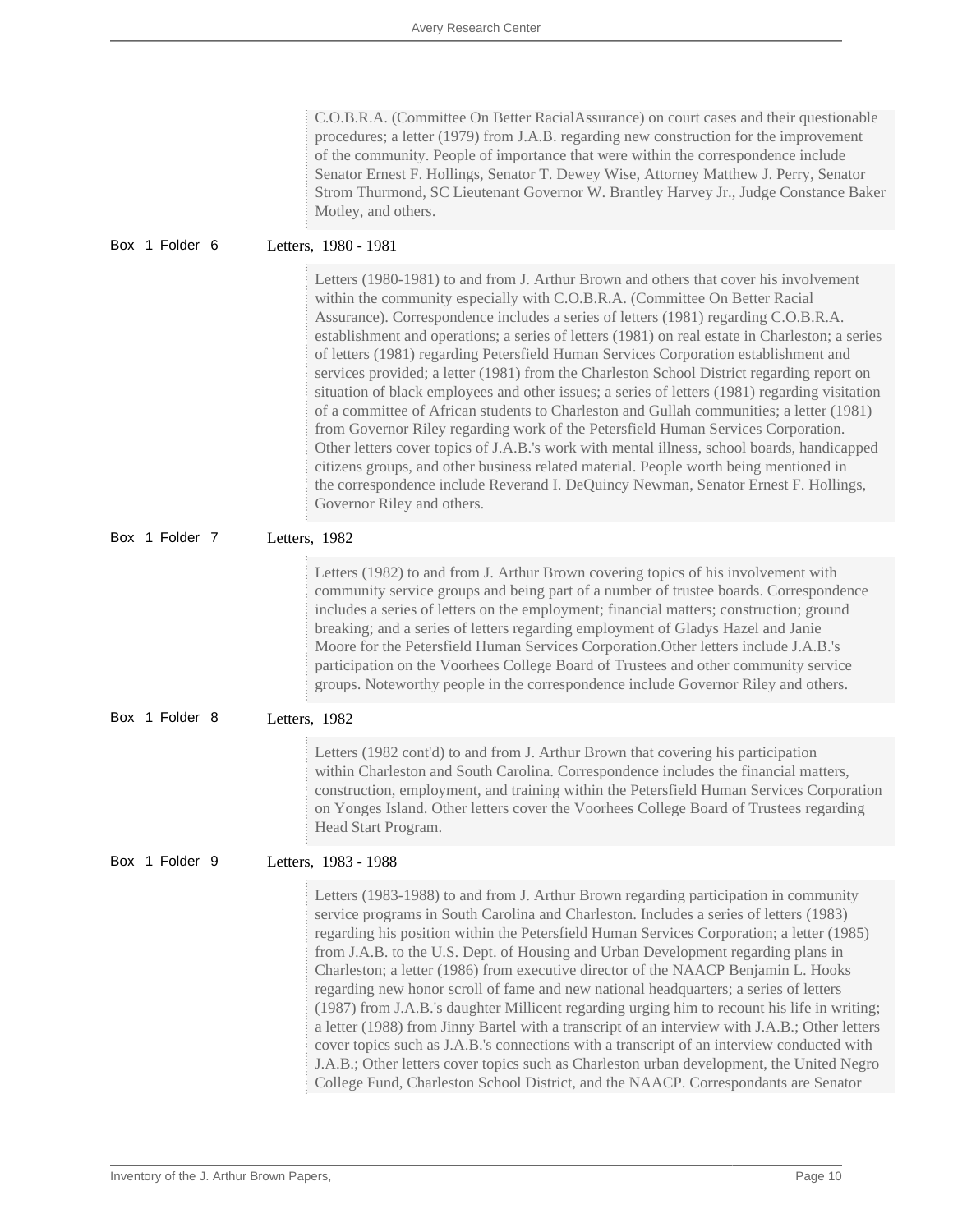Strom Thurmond, Governor Richard Riley, Senator Ernest F. Hollings, State Senator Herbert Fielding, and Samuel R. Pierce

#### Box 1 Folder 10 Letters, undated

Letters to and from J. Arthur Brown on personal and business topics. Correspondence between J.A.B. and Judge J. Waties Waring, Senator Ernest F. Hollings and the NAACP.

### **2: Biographical materials and Affiliations, 1937 - 1989**

Includes newspaper clippings of articles regarding Brown's work within the NAACP and around Charleston, and materials relate to Brown's family including his wife MaeDe, and his daughter Millicent.

| Box 2 Folder 1 | Newspaper Clippings, 1960 - 1989                                                                                                                                                                                                                                                                                                                                                                                                                                                       |
|----------------|----------------------------------------------------------------------------------------------------------------------------------------------------------------------------------------------------------------------------------------------------------------------------------------------------------------------------------------------------------------------------------------------------------------------------------------------------------------------------------------|
|                | Photocopies of newspaper clippings that quote or reference J.A.B. concerning his<br>involvement within the civil rights movement for African Americans. Topics covered in<br>the clippings include the NAACP involvement in the civil rights movement; local sit-ins<br>and boycotts of Charleston businesses; both school and park desegregation. Also included<br>are letters to the editor from J.A.B. that were printed as well as social commentary from<br>J.A.B.'s perspective. |
| Box 2 Folder 2 | Speech, 1979                                                                                                                                                                                                                                                                                                                                                                                                                                                                           |
|                | Copy of a speech (c.1979) delivered by J.A.B. covering many aspects of the civil rights<br>movement including the parts played by both the NAACP, Martin Luther King Jr. and<br>others.                                                                                                                                                                                                                                                                                                |
| Box 2 Folder 3 | Legal Documents, 1960 - 1979                                                                                                                                                                                                                                                                                                                                                                                                                                                           |
|                | Copies of court documents and affadavits that are crucial to the civil rights movement in<br>SC. J.A.B.'s involvement in the cases are covered through his affiliation with the NAACP<br>as well as on behalf of his daughter Millicent. The documents cover cases that deal with<br>the topics of school integration (1963); park integration' (1960) and the unfair treatment of<br>African Americans in official matters (1979).                                                    |
| Box 2 Folder 4 | Certificates and Awards, 1964 - 1987                                                                                                                                                                                                                                                                                                                                                                                                                                                   |
|                | Certificates and Awards (1964-1987) presented to J.A.B. for his achievements within the<br>community as well as his participation in various boards; clinics; and programs. Included<br>are awards presented on behalf of the Democratic Party; University of Miami School of<br>Medicine; the Governor of SC; as well as multiple handicapped citizens programs.                                                                                                                      |
| Box 2 Folder 5 | Printed Materials, undated                                                                                                                                                                                                                                                                                                                                                                                                                                                             |
|                | Photocopies of programs that J.A.B. participated in or served on the staff of certain events.<br>Included are programs from events held by the NAACP; Omega Psi Phi Fraternity; and<br>other assorted groups.                                                                                                                                                                                                                                                                          |
| Box 2 Folder 6 | General Materials, undated                                                                                                                                                                                                                                                                                                                                                                                                                                                             |
|                | Various items regarding J.A.B.'s family including their involvement in the community and<br>their multiple achievements. Included in the folder are photocopies of newspaper clippings<br>on family members; photocopies of programs that family members participated in; awards                                                                                                                                                                                                       |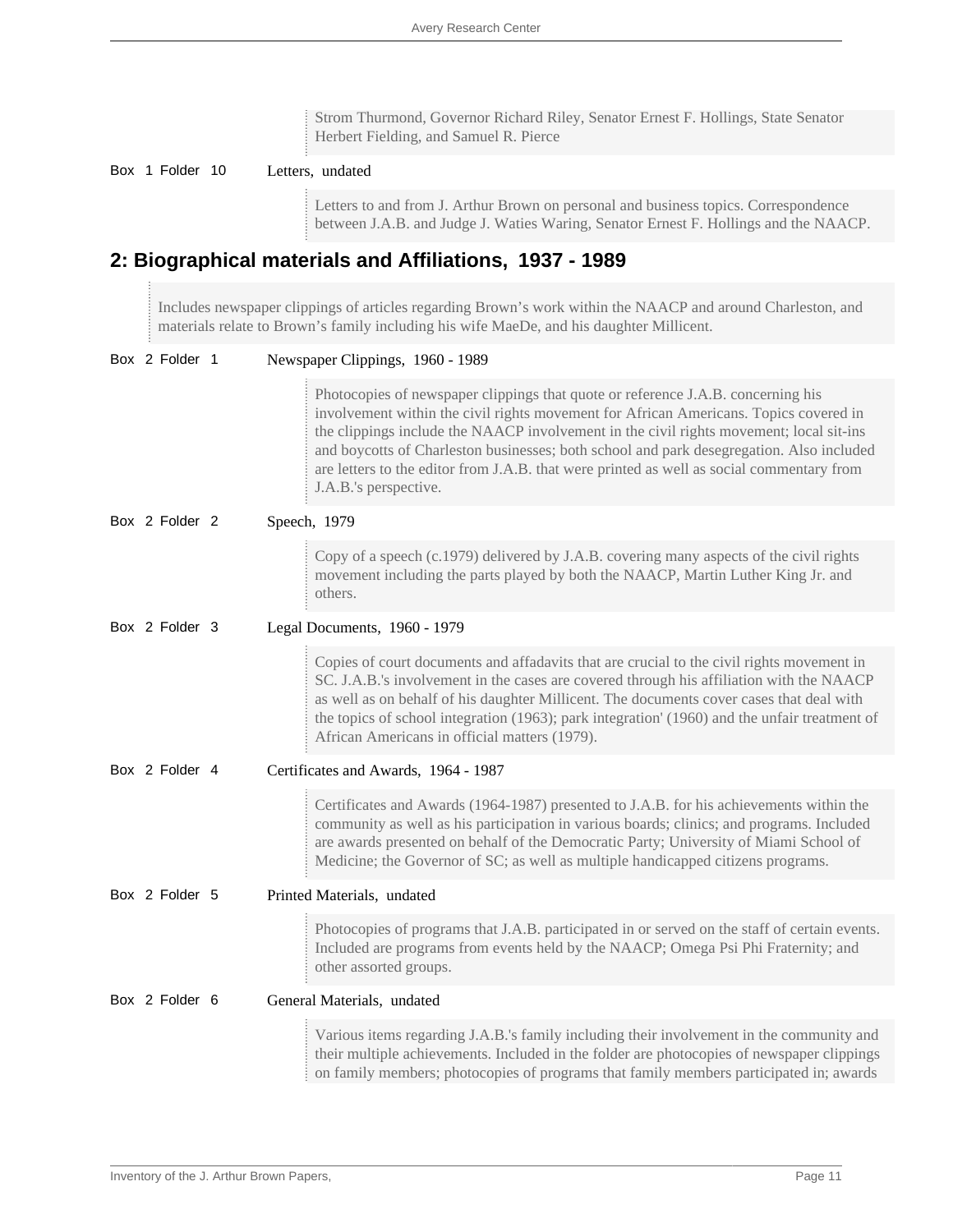|  |                 | given to family members; and a handwritten outline for a funeral procession for J.A.B.'s<br>mother.                                                                                                                                                                                                                                                                                                                                  |
|--|-----------------|--------------------------------------------------------------------------------------------------------------------------------------------------------------------------------------------------------------------------------------------------------------------------------------------------------------------------------------------------------------------------------------------------------------------------------------|
|  | Box 2 Folder 7  | SCSC Diploma, 1937                                                                                                                                                                                                                                                                                                                                                                                                                   |
|  |                 | Diploma for J.A.B.'s graduation from SC State College Orangeburg, SC, 1937.                                                                                                                                                                                                                                                                                                                                                          |
|  | Box 2 Folder 8  | SCSC Diploma (Arthurlee McFarlin), 1949                                                                                                                                                                                                                                                                                                                                                                                              |
|  |                 | Diploma for J.A.B.'s sister Arthurlee B. McFarlin from SC State College Orangeburg, SC,<br>1949.                                                                                                                                                                                                                                                                                                                                     |
|  | Box 2 Folder 9  | NAACP Newspaper Clippings, undated                                                                                                                                                                                                                                                                                                                                                                                                   |
|  |                 | General documents and newspaper clippings that deal with the NAACP while J.A.B.<br>held office as president of the SC Conference of the NAACP. Included are photocopies<br>of programs from NAACP held events; photocopies of newspaper clippings regarding<br>NAACP involvement in the civil rights movement; speeches and published materials<br>regarding NAACP; as well as financial reports of members and their contributions. |
|  | Box 2 Folder 10 | COBRA, 1973 - 1978                                                                                                                                                                                                                                                                                                                                                                                                                   |
|  |                 | Correspondence and statements (1973,1978) that deal with the Committee On Better Racial<br>Assurance (COBRA) which, J.A.B. held office in. The materials cover programs within the<br>COBRA that dealt with African emissaries. Also, contains copies, both handwritten and<br>typed, of witness statements to cases of police brutality in Charleston.                                                                              |
|  | Box 2 Folder 11 | Petersfield Human Services Corporation, undated                                                                                                                                                                                                                                                                                                                                                                                      |
|  |                 | Miscellaneous materials that deal with the Petersfield Human Services Corporation which<br>J.A.B. was involved in and held positions within the PHSC. Included are photocopies of<br>programs from PHSC held events and ceremonies; copies of the minutes and agenda's of<br>official meetings held; and also included are petitions for incorporation for the PHSC and<br>for employee's appointments.                              |
|  | Box 2 Folder 12 | Voorhees College, 1981 - 1982                                                                                                                                                                                                                                                                                                                                                                                                        |
|  |                 | Documents regarding Voorhees College of which, J.A.B. was a member on the college's<br>Board of Trustees. Included are photocopies of the minutes and agendas from Voorhees<br>College Board of Trustee held meetings.                                                                                                                                                                                                               |
|  | Box 2 Folder 13 | Avery Normal Institute, undated                                                                                                                                                                                                                                                                                                                                                                                                      |
|  |                 | Miscellaneous materials that are in reference to the Avery Normal Institute class reunions<br>of the classes of 1930-1933, of which J.A.B. is a member of the class of 1932. Included<br>are photocopies of programs from the reunion events as well as financial reports with the<br>names of class members and their information.                                                                                                  |
|  | Box 2 Folder 14 | Humane Friendly Society, 1966 - 1979                                                                                                                                                                                                                                                                                                                                                                                                 |
|  |                 | Materials in reference to the Humane Friendly Society cemetery which J.A.B. was active<br>in. Included are bank statements and checks made out to the HFS and a ledger of finances<br>paid out and received by the HFS.                                                                                                                                                                                                              |
|  | Box 2 Folder 15 | Charleston Area Community Relations Committee, 1976                                                                                                                                                                                                                                                                                                                                                                                  |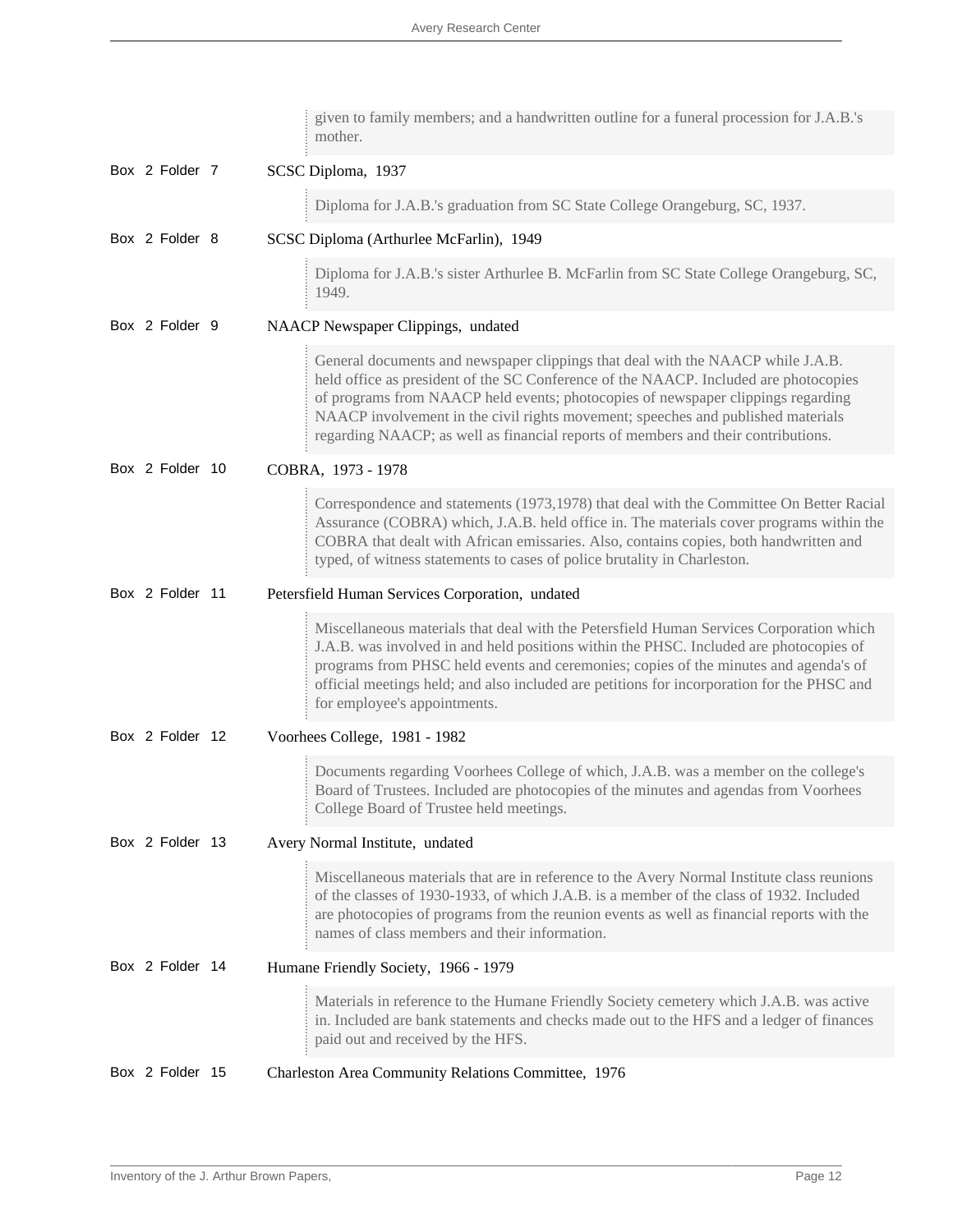|  |                 | Photocopies of statements regarding Charleston Area Community Relations Committee.                                                                                                                                                                                          |
|--|-----------------|-----------------------------------------------------------------------------------------------------------------------------------------------------------------------------------------------------------------------------------------------------------------------------|
|  | Box 2 Folder 16 | South Carolina Voters League, 1957 - 1958                                                                                                                                                                                                                                   |
|  |                 | Check stubs (1957-1958) signed by Brown, Levi G. Byrd, and Reverand I. DeQuincey<br>Newman regarding SC Voters League.                                                                                                                                                      |
|  |                 | 3: Real Estate and Business Finance Records, 1946 - 1987                                                                                                                                                                                                                    |
|  |                 | Covers deeds, terms of sale, as well as rent and expenses for property owned by Brown and his family.                                                                                                                                                                       |
|  | Box 3 Folder 1  | Statements and Terms of Sale, undated                                                                                                                                                                                                                                       |
|  |                 | Real estate statements and terms of sale as well as unpaid taxes regarding apartments<br>owned by J.A.B.                                                                                                                                                                    |
|  | Box 3 Folder 2  | Tax Return, 1971                                                                                                                                                                                                                                                            |
|  |                 | A copy of J.A.B. and Mae Dee Brown's tax return form from 1971.                                                                                                                                                                                                             |
|  | Box 2 Folder 3  | Tenant Financial Statements, undated                                                                                                                                                                                                                                        |
|  |                 | Copies of financial statements of tenants at J.A.B.'s apartment complex for collected rents.<br>Properties included are 20 Ashton, 15 Allway, 26 Kennedy, 25 Nunan, and 404 Sumter.                                                                                         |
|  | Box 3 Folder 4  | Highway Department, 1946 - 1965                                                                                                                                                                                                                                             |
|  |                 | Materials and documents for property owned by J.A.B. and family in reference to Highway<br>Department matters. Included are offical correspondence from the S.C.Highway Dept. as<br>well as official documents pertaining to issues between owned real estate and SC roads. |
|  | Box 3 Folder 5  | Ordinance, undated                                                                                                                                                                                                                                                          |
|  |                 | Ordinance pertaining to property owned by J.A.B. on James Island and in Charleston, SC                                                                                                                                                                                      |
|  | Box 3 Folder 6  | Deeds and Titles, undated                                                                                                                                                                                                                                                   |
|  |                 | Property deeds and titles to property on James Island for property owned by the J.A.B.<br>family.                                                                                                                                                                           |
|  | Box 3 Folder 7  | Business Checks, 1964 - 1971                                                                                                                                                                                                                                                |
|  |                 | Checks made out to others from J.A.B. business checks for his apartments covering<br>expenses.                                                                                                                                                                              |
|  | Box 3 Folder 8  | Ledger-1, 1971 - 1972                                                                                                                                                                                                                                                       |
|  |                 | Payments made by J.A.B. documenting his expenditures on his apartments spanning the<br>years.                                                                                                                                                                               |
|  | Box 3 Folder 9  | Ledger-2, 1986 - 1987                                                                                                                                                                                                                                                       |
|  |                 | Payments made by J.A.B. documenting his expenditures on his apartments spanning the<br>years.                                                                                                                                                                               |
|  | Box 3 Folder 10 | Receipts, 1967 - 1972                                                                                                                                                                                                                                                       |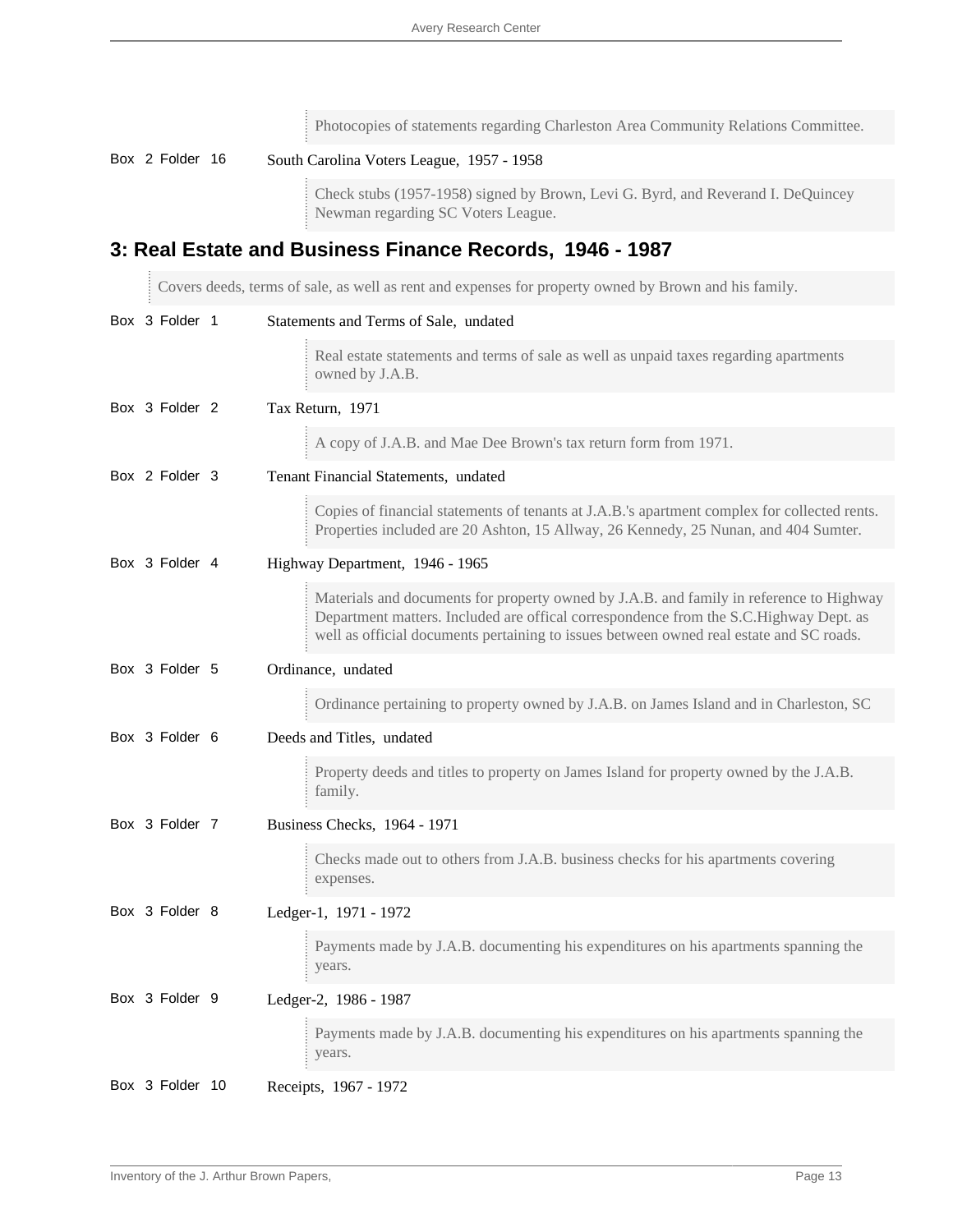Receipts of checks regarding rent payment checks made out to Brown.

### **4: Business and Personal Date Books/Planners, 1972 - 1987**

Details daily events and affairs of Brown.

|  |                | Box 4 Folder 1                | Pocket Day Planner, 1972                                                                                                                                                |
|--|----------------|-------------------------------|-------------------------------------------------------------------------------------------------------------------------------------------------------------------------|
|  | Box 4 Folder 2 |                               | Planners and Date Books, 1984 - 1985                                                                                                                                    |
|  |                |                               | Collection 12 of planners and date books from each month of 1985 as well as with a<br>planner from 1984 containing appointments both personal and of a business nature. |
|  | Box 4 Folder 3 | Planners and Date Books, 1986 |                                                                                                                                                                         |
|  |                |                               | Collection 12 of planners and date books from each month of 1986 with appointments both<br>personal and of a business nature.                                           |
|  | Box 4 Folder 4 | Planners and Date Books, 1987 |                                                                                                                                                                         |
|  |                |                               | Collection 12 of planners and date books from each month of 1987 with appointments both<br>personal and of a business nature.                                           |

### **5: Photographs and General Materials, 1940 - 1989**

Photographs show Brown and his family including daughter Millicent's high school graduation, family gatherings; and colleagues such as Rev. I. De Quincey Newman, Judge J. Waties Waring, Sen. Strom Thurmond, and others. Also, includes programs from events attended; photocopies of witness statements given to Charleston police regarding police physically assaulting and harassing African Americans; newspaper clippings of events both local and national including 1960 presidential election, sit-downs, boycotts, local politics and happenings in Charleston and James Island, (1940's-1980's).

| Box 5 Folder 1 | Photos, undated                                                                                                                                                                                                                                                                                                                                                                                                  |
|----------------|------------------------------------------------------------------------------------------------------------------------------------------------------------------------------------------------------------------------------------------------------------------------------------------------------------------------------------------------------------------------------------------------------------------|
|                | Photos both color and black and white of J.A.B. posing along and with others such as his<br>wife MaeDee, daughter Millicent, author Alfred E. Cain and others.                                                                                                                                                                                                                                                   |
| Box 5 Folder 2 | Photos, undated                                                                                                                                                                                                                                                                                                                                                                                                  |
|                | Photos both color and black and white of friends and family of J.A.B.                                                                                                                                                                                                                                                                                                                                            |
| Box 5 Folder 3 | Photos, undated                                                                                                                                                                                                                                                                                                                                                                                                  |
|                | Photos both color and black and white of J.A.B. as well as family and friends in the 1950's<br>and 1960's including Millicent's high school graduation.                                                                                                                                                                                                                                                          |
| Box 5 Folder 4 | Photos, undated                                                                                                                                                                                                                                                                                                                                                                                                  |
|                | Miscellaneous photos both color and black and white of various events and individuals<br>including Senator Strom Thurmond, Dr. Benjamin Mays, Judge J. Waties Waring,<br>Reverand I. DeQuincey Newman as well as J.A.B.'s house, Omega Psi Phi Fraternity. Also,<br>included is a reproduction of the first black members of the SC state legislature and a wood<br>block print of Reverand I. DeQuincey Newman. |
| Box 5 Folder 5 | Clippings, 1950 - 1969                                                                                                                                                                                                                                                                                                                                                                                           |